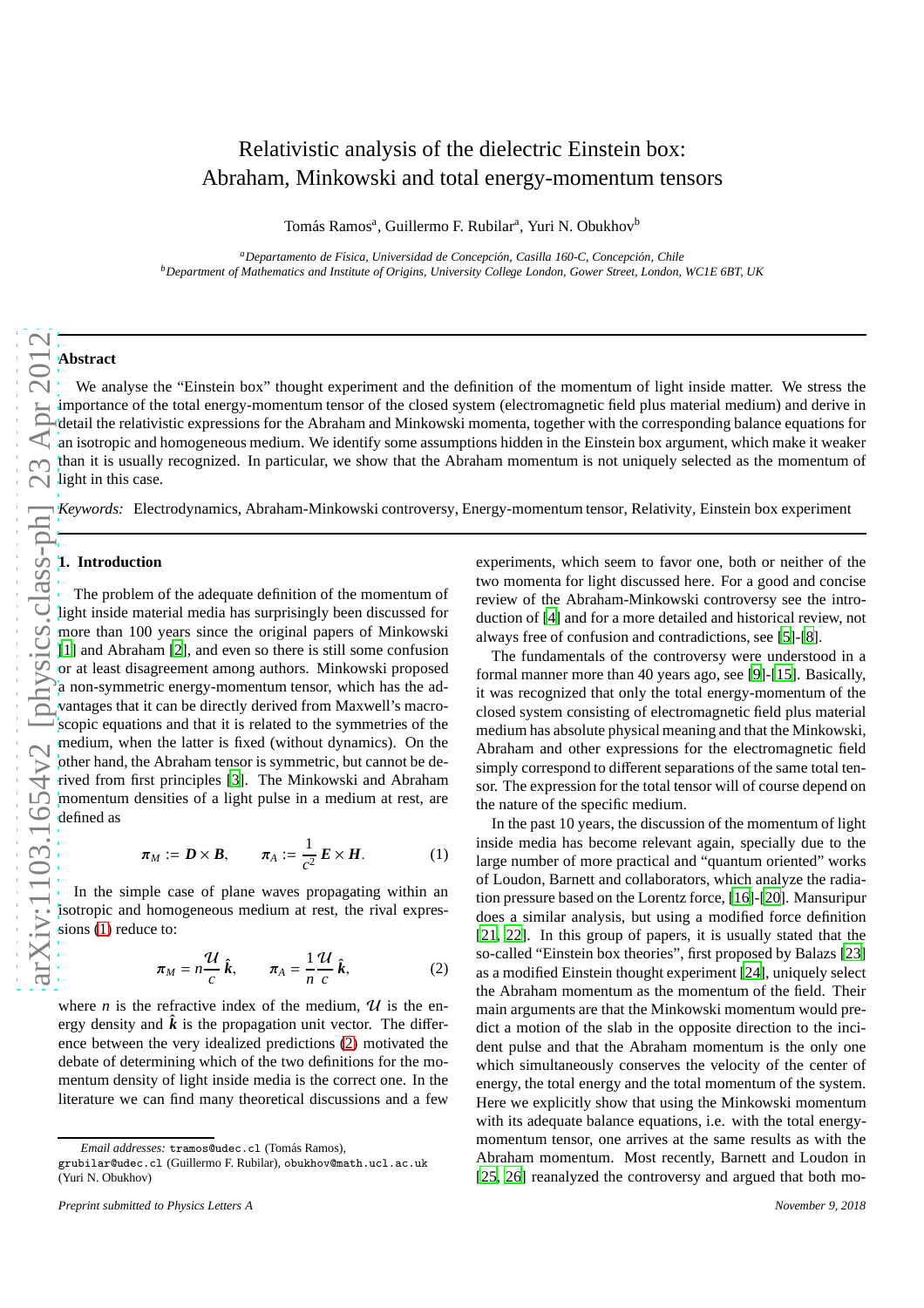menta are "correct", because both could be measured, but in different situations. They identify the Abraham momentum as the "kinetic" momentum of light and use Balazs's idea as their strongest argument to discard the Minkowski momentum in that situation. In other types of experiments, where the medium is at rest, it is claimed that the Minkowski momentum correctly describes the situation and therefore identify it as the "canonical" momentum of the field. In [\[27\]](#page-7-16) it is also claimed that the controversy was solved, but in a different manner. One difference is that the author recognizes that the Einstein box argument does not uniquely determine the momentum of the field, but despite that he insists that this is the strongest available argument for the identification of light's momentum inside media and therefore considers the definition of the Abraham momentum for the field as an additional postulate of his theory.

In this letter we make use of the general result given in [\[3\]](#page-7-2) for the total energy-momentum of the system consisting of electromagnetic field and an isotropic dielectric medium and derive, in a completely relativistic and self-consistent manner, the expressions for the Abraham and Minkowski momenta together with the corresponding balance equations for the case of a light pulse propagating inside a dielectric slab. This approach will allow us to identify some assumptions hidden in the Einstein box argument, which make it weaker than it is usually recognized.

# **2. Relativistic model and the total energy-momentum tensor**

Suppose there is a dielectric slab of mass *M* with homogeneous and isotropic electromagnetic properties, floating in space. In its rest frame, its index of refraction is *n*, its length is *L* and it occupies a finite volume *V*. The slab is initially at rest, but a light pulse of total energy  $\mathcal{E}_0$  and finite volume  $V_p \ll V$ strikes the slab from vacuum at normal incidence putting it in motion with a *final* constant velocity *v*. The slab is equipped with anti-reflection coatings so that the pulse can enter the slab at normal incidence without reflection and energy losses.

A fully relativistic model for the total energy-momentum tensor  $T_{\mu}^{\nu}$  for a general linear, non-dissipative, non-dispersive and isotropic dielectric fluid with proper energy density  $\rho$ , pressure  $p$ , 4-velocity field  $u^{\mu}$ , relative permittivity  $\varepsilon$ , relative permeability  $\mu$  and particle number density  $\nu$ , interacting with the electromagnetic field  $F_{\mu\nu}$  was first derived by Penfield and Haus in 1966 [\[9\]](#page-7-6) and is explicitly given in more modern form in the review [\[3\]](#page-7-2). Following the same conventions as in [\[3\]](#page-7-2), and neglecting gravitational as well as possible electro- and magnetostriction effects, and assuming negligible pressure  $p \approx 0$ , we have

$$
T_{\mu}^{\ \nu} = \frac{\rho}{c^2} u_{\mu} u^{\nu} + \frac{1}{\mu \mu_0} \left( F_{\mu \sigma} F^{\sigma \nu} + \frac{1}{4} \delta^{\nu}_{\mu} F^{\sigma \lambda} F_{\sigma \lambda} \right) + \frac{(n^2 - 1)}{\mu \mu_0 c^2} \left( F_{\mu \sigma} F^{\lambda \nu} u^{\sigma} u_{\lambda} + \frac{1}{2} \delta^{\nu}_{\mu} F_{\sigma \rho} F^{\sigma \lambda} u^{\rho} u_{\lambda} - \frac{1}{c^2} F^{\rho \sigma} F_{\rho \lambda} u_{\sigma} u^{\lambda} u_{\mu} u^{\nu} \right). \tag{3}
$$

The total tensor is symmetric and satisfies the following energymomentum balance equation,

$$
\partial_{\nu} T_{\mu}^{\ \nu} - F_{\mu\nu} J_{\text{ext}}^{\nu} = 0, \tag{4}
$$

where the 4-vector  $J_{ext}^{\nu}$  describes the external charge and current densities which do not belong to the dielectric fluid. If  $J_{ext}^{\nu} = 0$ energy-momentum tensor of the complete system is conserved and we have a closed system.

If we choose a volume V' big enough so that it encloses the pulse and the slab until the pulse leaves the slab from the other side, then we can integrate the conservation equation and obtain that the total 4-momentum  $\mathcal{P}_{\mu} := (E, -\mathbf{p})$  of the whole system, defined as

<span id="page-1-1"></span>
$$
\mathcal{P}_{\mu} := \int_{V'} T_{\mu}^{0} dV, \tag{5}
$$

is a conserved, i.e. time independent, quantity. We will use this conservation of energy and momentum of the closed system to study the motion of the slab, when the pulse is propagating inside it (once the slab achieved a final constant velocity after a short deformation transient).

Because of the anti-reflection coatings, the light pulse can pass completely in the same incident direction (without reflection components), so that the problem can be treated just as a one-dimensional problem. Therefore the 4-velocity  $u^{\mu}$  := (γ, γ*v*) of the dielectric slab can be chosen to be

<span id="page-1-2"></span>
$$
u^{\mu} = (\gamma, \gamma v, 0, 0), \tag{6}
$$

where  $\gamma := (1 - \beta^2)^{-1/2}$  and  $\beta := v/c$  as usual. Finally, we assume that the energy density distribution in the comoving frame is homogeneous:

<span id="page-1-3"></span>
$$
\rho = \frac{Mc^2}{V} = \text{const.} \tag{7}
$$

## <span id="page-1-6"></span>**3. Energy-momentum tensors of the electromagnetic field**

The total energy-momentum tensor [\(3\)](#page-1-0) can be split in different ways. For example, we can assign for the slab the energymomentum tensor of a fluid without pressure (dust):

<span id="page-1-5"></span><span id="page-1-4"></span>
$$
\stackrel{\mathbf{m}}{\Omega}_{\mu}^{\mathbf{v}} := \frac{\rho}{c^2} u_{\mu} u^{\nu},\tag{8}
$$

and then light will be described by the Abraham energymomentum tensor [\[3\]](#page-7-2)

<span id="page-1-0"></span>
$$
\Omega_{\mu}^{\ \nu} := T_{\mu}^{\ \nu} - \Omega_{\mu}^{\nu} \tag{9}
$$
\n
$$
= \frac{1}{\mu\mu_{0}} \left( F_{\mu\sigma} F^{\sigma\nu} + \frac{1}{4} \delta_{\mu}^{\nu} F^{\sigma\lambda} F_{\sigma\lambda} \right)
$$
\n
$$
+ \frac{(n^{2} - 1)}{\mu\mu_{0}c^{2}} \left( F_{\mu\sigma} F^{\lambda\nu} u^{\sigma} u_{\lambda} + \frac{1}{2} \delta_{\mu}^{\nu} F_{\sigma\rho} F^{\sigma\lambda} u^{\rho} u_{\lambda} \right)
$$
\n
$$
- \frac{1}{c^{2}} F^{\rho\sigma} F_{\rho\lambda} u_{\sigma} u^{\lambda} u_{\mu} u^{\nu} \right). \tag{10}
$$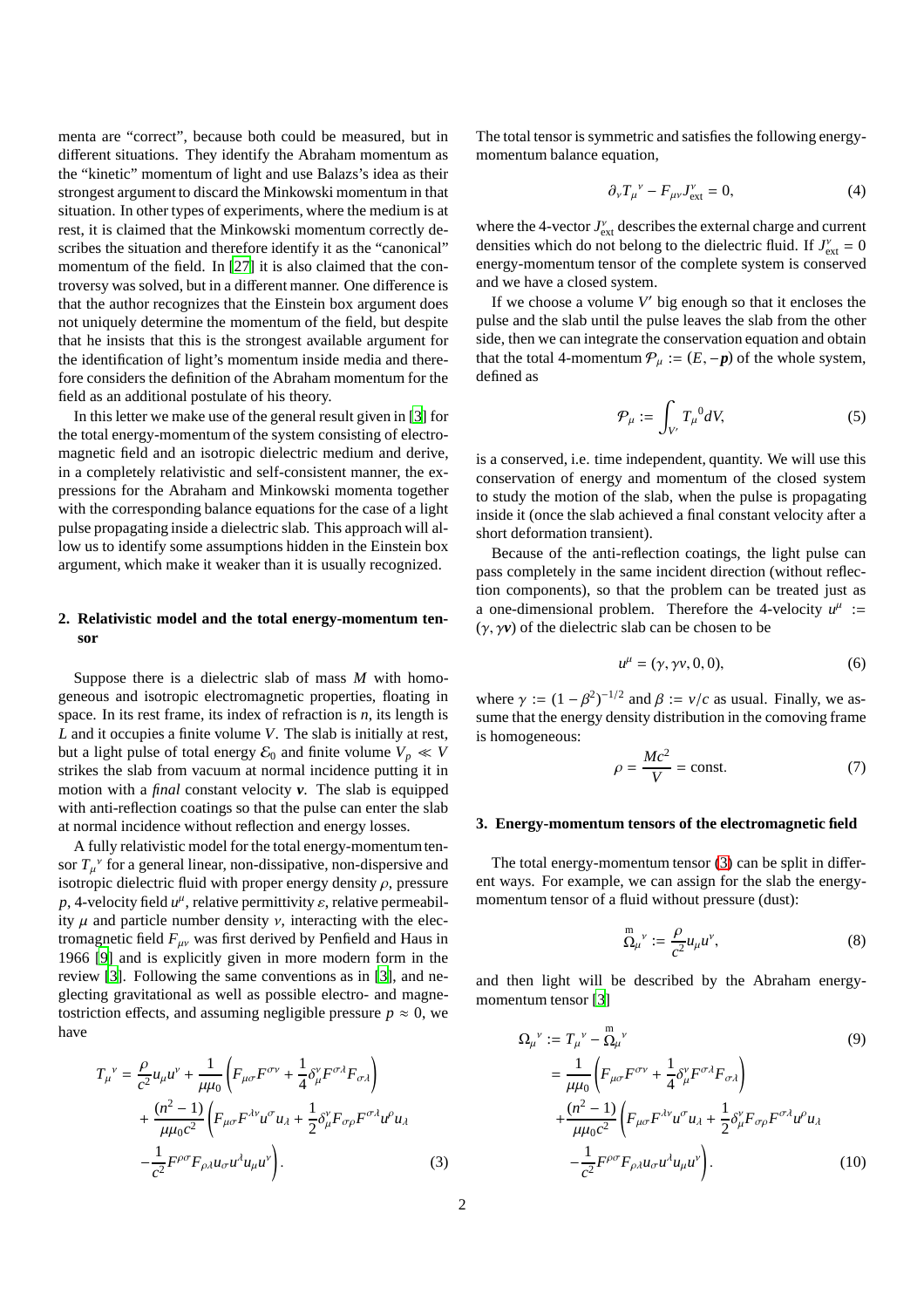With this interpretation the total conserved 4-momentum of the system in [\(5\)](#page-1-1) turns out to be  $\mathcal{P}_{\mu} = \mathcal{P}_{\mu}^{\text{m},A} + \mathcal{P}_{\mu}^{\text{A}}$ , where

$$
\overset{m,A}{\mathcal{P}}_{\mu} := \int_{V'} \overset{m}{\Omega}_{\mu}^{0} dV, \qquad \overset{A}{\mathcal{P}}_{\mu} := \int_{V'} \Omega_{\mu}^{0} dV. \tag{11}
$$

On the other hand, we can consider that the electromagnetic energy and momentum content is described by the Minkowski energy-momentum tensor  $\Theta_{\mu}^{\nu}$ , whose definition follows directly from Maxwell's equations [\[3](#page-7-2)],

$$
\Theta_{\mu}^{\ \nu} := F_{\mu\sigma} H^{\sigma\nu} + \frac{1}{4} \delta_{\mu}^{\nu} F_{\sigma\lambda} H^{\sigma\lambda}
$$
(12)  

$$
= \frac{1}{\mu\mu_0} \left( F_{\mu\sigma} F^{\sigma\nu} + \frac{1}{4} \delta_{\mu}^{\nu} F_{\sigma\lambda} F^{\sigma\lambda} \right) + \frac{(n^2 - 1)}{\mu\mu_0 c^2} \left( F_{\mu\lambda} F^{\lambda\rho} u_{\rho} u^{\nu} + F_{\mu\sigma} F^{\lambda\nu} u^{\sigma} u_{\lambda} + \frac{1}{2} \delta_{\mu}^{\nu} F_{\sigma\rho} F^{\sigma\lambda} u^{\rho} u_{\lambda} \right).
$$
(13)

This tensor can be obtained by adding the term

$$
Q_{\mu}{}^{\nu} := \frac{(n^2 - 1)}{\mu \mu_0 c^2} \left[ F_{\mu\lambda} F^{\lambda \rho} u_{\rho} u^{\nu} + \frac{1}{c^2} F^{\rho \sigma} F_{\rho \lambda} u_{\sigma} u^{\lambda} u_{\mu} u^{\nu} \right] \tag{14}
$$

to the Abraham tensor, so that

<span id="page-2-7"></span>
$$
\Theta_{\mu}{}^{\nu} = \Omega_{\mu}{}^{\nu} + Q_{\mu}{}^{\nu}.
$$
 (15)

Consequently, the total energy-momentum tensor can be written as  $T_{\mu}^{\nu} = \Theta_{\mu}^{\nu} + \Theta_{\mu}^{\nu}$ , where

$$
\mathbf{w}_{\mu}^{\mathbf{w}} := \mathbf{\Omega}_{\mu}^{\mathbf{w}} - Q_{\mu}^{\mathbf{w}} \tag{16}
$$
\n
$$
= \frac{\rho}{c^2} u_{\mu} u^{\nu} - \frac{(n^2 - 1)}{\mu \mu_0 c^2} \left[ F_{\mu\lambda} F^{\lambda \rho} u_{\rho} u^{\nu} + \frac{1}{c^2} F^{\rho \sigma} F_{\rho \lambda} u_{\sigma} u^{\lambda} u_{\mu} u^{\nu} \right],
$$
\n
$$
(17)
$$

is the Minkowski energy-momentum tensor for matter. Finally, with this interpretation, the total conserved 4-momentum  $P_{\mu}$ can be also expressed as  $\mathcal{P}_{\mu} = \bigoplus_{\mu=1}^{\text{m,M}} \mathcal{P}_{\mu}$ , where

$$
\overset{m,M}{\mathcal{P}}_{\mu} := \int_{V'} \overset{m}{\Theta_{\mu}}^0 dV, \qquad \overset{M}{\mathcal{P}_{\mu}} := \int_{V'} \Theta_{\mu}^0 dV, \tag{18}
$$

are the Minkowski 4-momenta for matter and electromagnetic field, respectively.

## **4. Explicit calculation with the Abraham tensor**

#### *4.1. Abraham energy and momentum for the slab*

We derive first the Abraham tensor, which is more compact in this case. If we substitute [\(6\)](#page-1-2) into [\(11a](#page-2-0)) and use the identification  $\overline{\mathcal{P}}_{\mu} = (\overline{E}, -\overline{P})$ , then the Abraham energy and momentum for the slab read

$$
E^{\text{m,A}} = \int_{V'} \rho \frac{u_0 u^0}{c^2} dV,
$$
 (19)

$$
\stackrel{m,A}{p}_a = -\int_{V'} \rho \frac{u_a u^0}{c^2} dV, \quad a = 1, 2, 3. \tag{20}
$$

Therefore, by explicitly calculating the integrals, we obtain

$$
E^{\text{m,A}} = \rho \gamma^2 V_v, \qquad P_a^{\text{m,A}} = -\frac{1}{c^2} g_{ab} v^b \rho \gamma^2 V_v, \qquad (21)
$$

<span id="page-2-0"></span>where  $V_\nu$  is the volume of the slab in the reference frame where it moves with velocity  $v = v \hat{x}$ . Using the relation  $V_v = V/\gamma$  and expression [\(7\)](#page-1-3), we have

$$
E^{\text{m,A}} = \gamma Mc^2, \qquad \stackrel{\text{m,A}}{p} = \gamma M v \hat{x}.
$$
 (22)

These results [\(22\)](#page-2-1) are the usual expressions for the (relativistic) energy and momentum of a body of mass *M* moving with velocity  $v\hat{x}$ , which is not surprising because of our choice [\(8\)](#page-1-4) for the energy and momentum of the medium. The relation between momentum and energy is also the usual one for a relativistic massive particle:

<span id="page-2-5"></span><span id="page-2-2"></span><span id="page-2-1"></span>
$$
\stackrel{\mathbf{m},\mathbf{A}}{P} = v \frac{\stackrel{\mathbf{m},\mathbf{A}}{E}}{c^2} \hat{\mathbf{x}}.
$$
 (23)

# *4.2. Abraham energy and momentum for the light pulse*

<span id="page-2-6"></span>Using [\(6\)](#page-1-2), [\(10\)](#page-1-5), [\(11b](#page-2-0)) and the identifications of the components of  $F_{\mu\nu}$  in [\[3\]](#page-7-2), we can explicitly compute the energy and momentum associated to the Abraham tensor for the electromagnetic field in terms of *E*, *B* and *v*:

$$
\hat{E} = \frac{1}{2\mu\mu_0} \int_{V'} (\vec{E}^2/c^2 + \vec{B}^2) dV \n- \frac{(n^2 - 1)}{2\mu\mu_0 c^2} \int_{V'} {\left[ \gamma^2 (2\gamma^2 - 1) \left[ (\vec{E} \cdot \vec{v})^2 / c^2 + (\vec{B} \cdot \vec{v})^2 - \vec{E}^2 \right] \right.} \n- \vec{v}^2 \vec{B}^2 - 2\vec{E} \cdot (\vec{v} \times \vec{B}) \Big] - 2\gamma^2 (\vec{E} \cdot \vec{v})^2 / c^2 {\Big\} dV, \tag{24}
$$
\n
$$
\hat{P} = \frac{1}{\sqrt{2\mu_0 c^2}} \int_{V'} \vec{E} \times \vec{B} dV
$$

<span id="page-2-8"></span><span id="page-2-3"></span>
$$
P = \frac{1}{\mu\mu_0 c^2} \int_{V'} E \times B \, dV
$$
  
 
$$
- \frac{(n^2 - 1)}{\mu\mu_0 c^4} \int_{V'} \left\{ \gamma^2 (E \cdot v)(E + v \times B) + \gamma^4 v \left[ (E \cdot v)^2 / c^2 + (B \cdot v)^2 - E^2 - v^2 B^2 - 2E \cdot (v \times B) \right] \right\} dV.
$$
 (25)

From [\(24\)](#page-2-2) and [\(25\)](#page-2-3) we see that to zeroth order in *v* they reduce to the well known expressions for a linear, isotropic and homogeneous medium at rest,

$$
\stackrel{\text{A}}{E}_{(0)} = \frac{1}{2} \int_{V'} (\bm{E} \cdot \bm{D} + \bm{B} \cdot \bm{H}) \, dV, \qquad \stackrel{\text{A}}{P}_{(0)} = \frac{1}{c^2} \int_{V'} \bm{E} \times \bm{H} \, dV,
$$
\n(26)

where we used the constitutive relations in the medium at rest  $D = \varepsilon \varepsilon_0 E$  and  $H = B/\mu \mu_0$ .

We consider the special simple case in which the electromagnetic pulse can be approximated by a "cut" plane wave of finite volume  $V_p \ll V$ , i.e. much less than the volume of the slab, but big enough so that the continuum approximation for the slab is valid, propagating in the direction  $\hat{x}$  of the slab's motion. Solving the macroscopic Maxwell equations inside the medium for light with any polarization (see [Appendix A](#page-7-17) for more details), we can write,

<span id="page-2-4"></span>
$$
\boldsymbol{B}(x,t) = \frac{1}{v_{\beta}} \hat{\boldsymbol{x}} \times \boldsymbol{E},\tag{27}
$$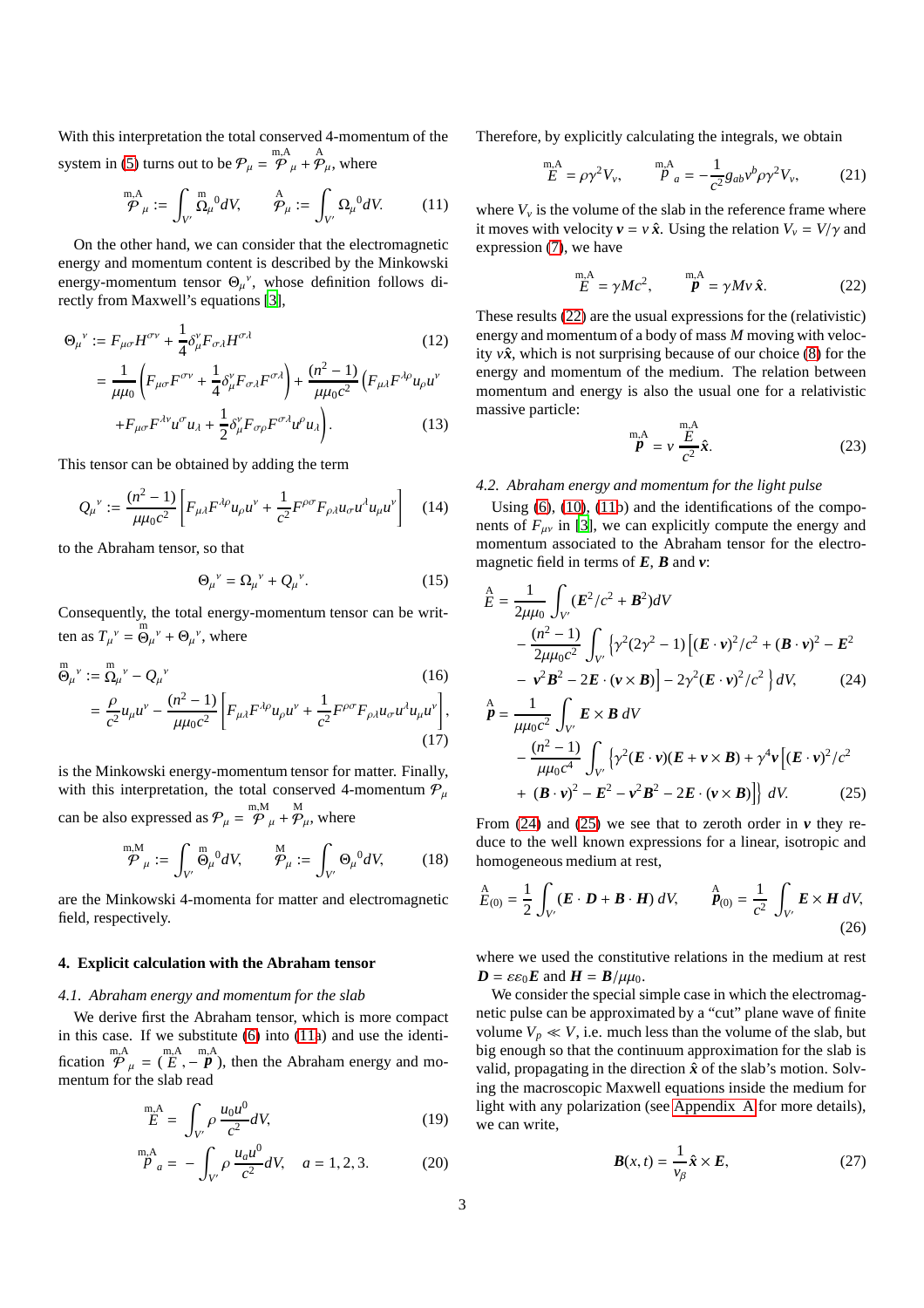where  $v_\beta$  is the phase velocity of light inside the moving medium, given by

<span id="page-3-0"></span>
$$
v_{\beta} := c \frac{(1 + n\beta)}{(n + \beta)}.
$$
 (28)

Since in our one-dimensional case  $v \perp E$  and  $v \perp B$ , the expressions [\(24\)](#page-2-2) and [\(25\)](#page-2-3) reduce to:

$$
\stackrel{\text{A}}{E} = \frac{1}{2\mu\mu_0 c^2} \int_{V'} (\bm{E}^2 + c^2 \bm{B}^2) dV \n+ \frac{(n^2 - 1)}{2\mu\mu_0 c^2} \int_{V'} \gamma^2 (2\gamma^2 - 1) |\bm{E} + \bm{v} \times \bm{B}|^2 dV,
$$
\n(29)

$$
\stackrel{\text{A}}{\mathbf{p}} = \frac{1}{\mu \mu_0 c^2} \int_{V'} E \times B \, dV + \frac{(n^2 - 1)}{\mu \mu_0 c^4} \int_{V'} \gamma^4 \mathbf{v} |E + \mathbf{v} \times B|^2 dV. \tag{30}
$$

If we insert  $(27)$  and  $(28)$  into  $(29)$  and  $(30)$ , we obtain more compact expressions for  $\stackrel{A}{E}$  and  $\stackrel{A}{P}$ , just in terms of  $E^2$ :

$$
\stackrel{\text{A}}{E} = \frac{1}{\mu\mu_0 c^2} \int_{V'} \frac{n(n + 2\beta + n\beta^2)}{(1 + n\beta)^2} E^2 \, dV,\tag{31}
$$

$$
\stackrel{\text{A}}{\mathbf{p}} = \frac{1}{\mu\mu_0 c^3} \hat{\mathbf{x}} \int_{V'} \frac{n(1 + 2n\beta + \beta^2)}{(1 + n\beta)^2} \mathbf{E}^2 \, dV. \tag{32}
$$

When the pulse is fully inside the slab, we can integrate over the volume  $V_p$  of the pulse and the factors with *n* and  $\beta$  will go out the integral. Therefore, we can relate the Abraham momentum and Abraham energy of the pulse inside the medium by

<span id="page-3-3"></span>
$$
\stackrel{\text{A}}{\mathbf{p}} = \frac{(1 + 2n\beta + \beta^2)}{(n + 2\beta + n\beta^2)} \frac{\stackrel{\text{A}}{\mathbf{c}}}{c} \hat{\mathbf{x}},\tag{33}
$$

which is an important result that we will use in the next subsection. It is worthwhile to notice that [\(33\)](#page-3-3) is valid for any polarization of the "cut" plane-wave pulse, but not for a general pulse form since, if we compare [\(29\)](#page-3-1) with [\(30\)](#page-3-2), we see that  $\stackrel{A}{P}$ and  $\stackrel{A}{E}$  are not proportional in general. As a consistency test, it can be checked that the same result [\(33\)](#page-3-3) can be obtained if we apply a boost to the well-known Abraham expression [\(2b](#page-0-1)) valid in the rest frame of the medium.

## *4.3. Conservation of the center of energy velocity*

In [\[25](#page-7-14)], Barnett revitalized the argument of Balazs [\[23](#page-7-12)] which states that the conservation of the center of energy velocity, in addition to the conservation of momentum, uniquely selects the momentum of light inside the slab to be the one of Abraham. We will now examine these arguments in more detail. We can check from [\(33\)](#page-3-3) that when the medium is at rest, we get the typical value of the Abraham momentum, see [\(2b](#page-0-1)),  $\hat{\boldsymbol{p}} = (\stackrel{\text{A}}{E} / nc) \hat{\boldsymbol{x}}$ , which we can write in terms of the phase velocity of light in that reference frame  $v_0 := c/n$  as

<span id="page-3-4"></span>
$$
\stackrel{\text{A}}{\mathbf{p}} = v_0 \frac{\stackrel{\text{A}}{E}}{c^2} \hat{\mathbf{x}},\tag{34}
$$

i.e. as if it was a particle of "moving mass"  $\stackrel{A}{M} := \stackrel{A}{E}/c^2$  and velocity  $v_0 = (c/n)\hat{x}$ , in a way similar to [\(23\)](#page-2-5). In [\[25,](#page-7-14) [26](#page-7-15)] the explicit definition of the conserved "center of energy velocity" of the system  $v_{CM}$  is not shown, however, from special relativity we know that it is related to the total energy *E* and the total momentum *p* of the system, by

<span id="page-3-5"></span>
$$
v_{\rm CE} = \frac{c^2}{E} \boldsymbol{p}.\tag{35}
$$

<span id="page-3-1"></span>Now, in order to reproduce Barnett's argument in detail, we add the momentum of light in the form [\(34\)](#page-3-4) to the momentum of the slab in [\(23\)](#page-2-5) and use the total energy and momentum conservation to get

$$
v'_{\rm CE} = \frac{\sum_{i=1}^{A} (c/n) + \sum_{i=1}^{m,A} v_i}{\sum_{i=1}^{A} + \sum_{i=1}^{m,A}}.
$$
 (36)

<span id="page-3-2"></span>Strictly speaking this argument is *incorrect*, because  $v_{\text{CE}}'$  is not a conserved quantity. The expression [\(34\)](#page-3-4) for the electromagnetic field is only valid when the slab is at rest, but the final velocity of the medium is not zero and the choice of the velocity  $v_0 = c/n$  for the light pulse is inappropriate. If we want to write the expression of the momentum of the pulse as if it were a particle with energy  $\stackrel{A}{E}$ , then as can be seen from [\(33\)](#page-3-3), the proper "particle" velocity  $v_p$  should be defined as

<span id="page-3-6"></span>
$$
v_{\rm p} := c \frac{(1 + 2n\beta + \beta^2)}{(n + 2\beta + n\beta^2)},
$$
\n(37)

and hence the correct total momentum of the system would have the form  $p = (\frac{A}{E}/c^2)v_p\hat{x} + (\frac{m}{E}/c^2)v\hat{x}$ . Together with the total energy of the system  $E = \frac{m}{E} + \frac{A}{E}$ , which is also conserved, the velocity of the center of energy  $v_{CE}$  given by

<span id="page-3-7"></span>
$$
\mathbf{v}_{CE} = \frac{\sum_{i=1}^{A} v_{p} + E v_{i}}{\sum_{i=1}^{A} F_{i}} \hat{\mathbf{x}},
$$
\n(38)

turns out to be a conserved quantity indeed. In general, the center of energy velocity  $v_{CE}$  in [\(35\)](#page-3-5) is always a conserved quantity in a closed system. Since the total energy-momentum tensor [\(3\)](#page-1-0) of the closed system is conserved and symmetric, all the components of the total angular 4-momentum tensor  $L_{\rho\sigma} := \int_{V_p} (x_\rho T_\sigma^0 - x_\sigma T_\rho^0)$  are conserved as well, including the components 0*a* associated to the conservation of the velocity of the center of energy. It is important to remark that this conservation holds independently of the choice of the Abraham or the Minkowski momentum to describe the electromagnetic field, because it depends on the total quantities *p* and *E*.

Although formally incorrect, in practice the naive expression  $v_0 = c/n$  yields a very good approximation for the particle ve-locity of the pulse. As we will see in section [4.4,](#page-4-0)  $\beta \sim 10^{-15}$  in a standard case and  $\beta \sim 10^{-9}$  in an extreme case, so if we expand [\(37\)](#page-3-6),

<span id="page-3-8"></span>
$$
v_{\rm p} = \frac{c}{n} + 2 \frac{c(n^2 - 1)}{n^2} \beta + O(\beta^2). \tag{39}
$$

we see that  $v_p \approx v_0 = c/n$  is an extremely accurate approximation indeed. It is also remarkable, that the correct velocity that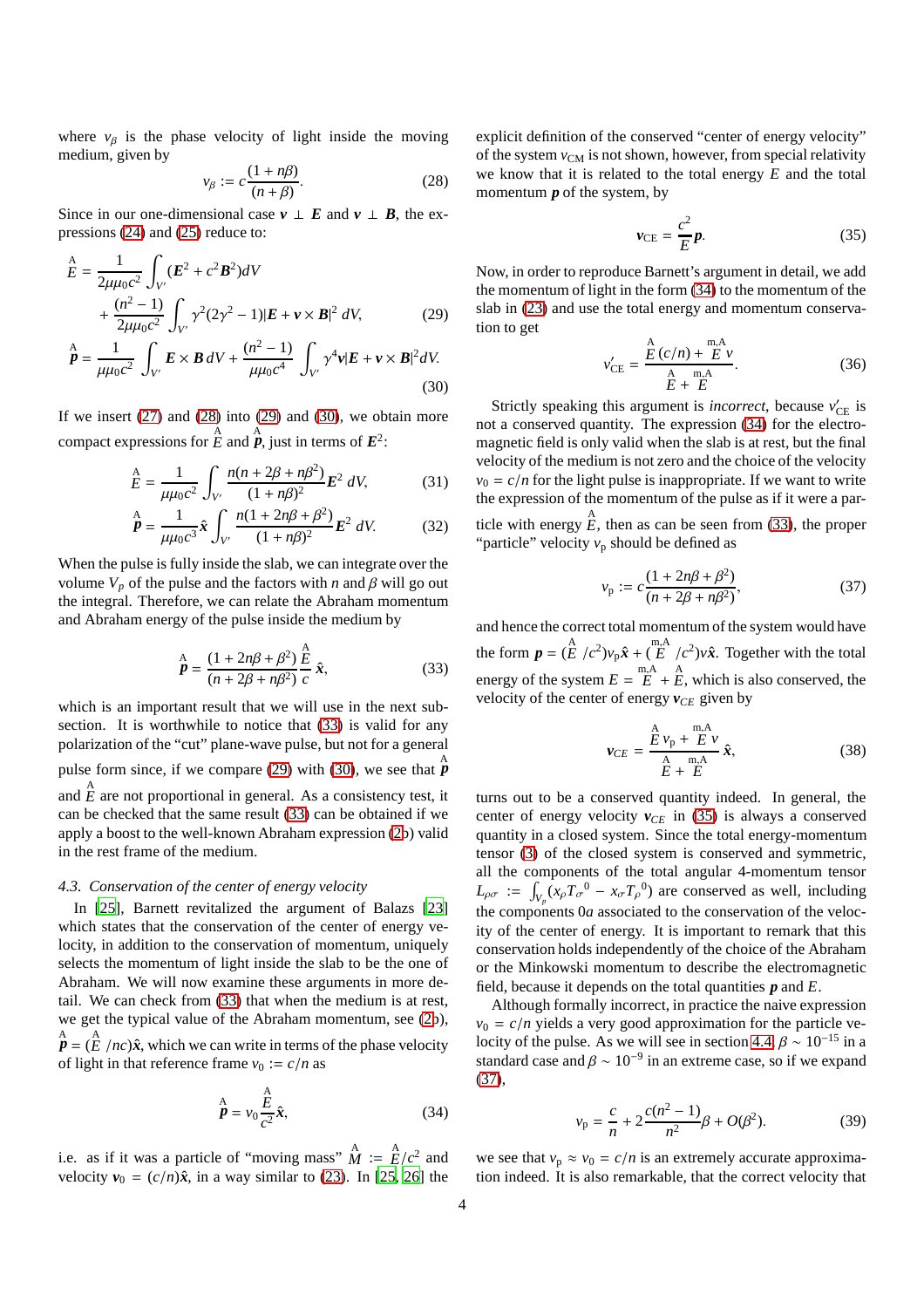should enter [\(38\)](#page-3-7) is also different from the relativistic phase velocity  $v_\beta$  in [\(28\)](#page-3-0), as one could naively expect as a generalization of  $v_0$ . The non-relativistic expansion of  $v_\beta$  reads,

$$
v_{\beta} = \frac{c}{n} + \frac{c(n^2 - 1)}{n^2} \beta + O(\beta^2),
$$
 (40)

differing from [\(39\)](#page-3-8) by a factor 2 in the term of first order in  $\beta$ . This term in [\(40\)](#page-4-1) has been measured with great accuracy in the Fizeau experiment. See, for instance [\[6\]](#page-7-18), page 187.

#### <span id="page-4-0"></span>*4.4. Conservation equations and solution of the slab motion*

Since we already know the explicit forms of the energy and momentum of the complete system in the Abraham separation, we can use the two conservation equations to solve the problem of the motion of the slab in terms of the system's parameters. We will consider two states of the system, first when the pulse is traveling with total energy  $\mathcal{E}_0$  in vacuum and the slab of mass  $M$  and refraction index  $n$  is at rest, and finally when the electromagnetic pulse is completely inside the slab after it already reached a final constant velocity  $v = c\beta \hat{x}$ . Therefore, the energy conservation equation reads

$$
E^{m,A(\text{out})} + E^{(\text{out})} = E^{m,A(\text{in})} + E^{(\text{in})},\tag{41}
$$

$$
Mc^2 + \mathcal{E}_0 = \gamma Mc^2 + \stackrel{A}{E},\tag{42}
$$

and the total momentum conservation in the propagation direction  $\hat{x}$  is given by

$$
\stackrel{m, A}{p}^{(out)} + \stackrel{A}{p}^{(out)} = \stackrel{m, A}{p}^{(in)} + \stackrel{A}{p}^{(in)},
$$
(43)

$$
0 + \frac{\mathcal{E}_0}{c} = \gamma Mc\beta + \frac{(1 + 2n\beta + \beta^2)}{(n + 2\beta + n\beta^2)} \frac{\stackrel{\text{A}}{E}}{c}.
$$
 (44)

Equations [\(42\)](#page-4-2) and [\(44\)](#page-4-3) constitute a system of two equations for two unknowns  $\beta$  and  $\stackrel{A}{E}$ , which we can solve in terms of the system parameters  $\mathcal{E}_0$ , *M* and *n*. From [\(42\)](#page-4-2) we can find an expression for  $\stackrel{A}{E}$  in terms of  $\beta$ , which reads

<span id="page-4-4"></span>
$$
\stackrel{A}{E} = \mathcal{E}_0 + Mc^2 (1 - \gamma).
$$
 (45)

This last equation already determines that the motion of the slab will be non-relativistic in most practical situations. Let us consider the extreme case when all the energy of the light pulse in vacuum is transformed in kinetic energy of the slab. Then in [\(45\)](#page-4-4),  $\mathop{E}\limits^{\text{A}} = 0$ , and we can determine  $\gamma_{\text{max}}$  as,

$$
\gamma_{\text{max}} = 1 + q,\tag{46}
$$

where we have defined the dimensionless parameter *q* by

<span id="page-4-10"></span>
$$
q := \frac{\mathcal{E}_0}{Mc^2}.\tag{47}
$$

The parameter *q* (together with *n*) determines the motion of the slab. In practice  $q$  is extremely small, as we shall see at the end of the section, of the order  $q \sim 10^{-9}$  or less, so from [\(46\)](#page-4-5) we

<span id="page-4-1"></span>see that  $\gamma_{\text{max}}$  will be very close to unity and therefore  $\beta_{\text{max}}$  will be at most of the order  $\beta_{\text{max}} \sim \sqrt{2q} \sim 10^{-4} \ll 1$ , resulting in a non-relativistic motion of the slab. Even though we know that the motion will be non-relativistic, we will first present the full equation for β, without any further approximation. Inserting [\(45\)](#page-4-4) in [\(44\)](#page-4-3), we get a fourth order polynomial equation for  $\beta$  in terms of the parameters *q* and *n*:

$$
[(1+q-nq)^2 + n^2]\beta^4 + [4(1+q-nq)(n-q+nq) + 2n]\beta^3
$$
  
+ 
$$
[2(1+q-nq)^2 + 4(n-q+nq)^2 + 1 - n^2]\beta^2
$$
  
+ 
$$
[4(1+q-nq)(n-q+nq) - 2n]\beta + [(1+q-nq)^2 - 1] = 0.
$$
  
(48)

This equation can be solved analytically, but the expression of the solution is large and not instructive. Since we already know that in practice  $q \ll 1$  and  $\beta \ll 1$ , it is interesting to search for a more tractable approximated solution for β. Therefore, if we keep only the first order terms in [\(48\)](#page-4-6), we get the well known solution of Balazs, Barnett, Mansuripur and many others, for the non-relativistic velocity of the dielectric slab

<span id="page-4-8"></span><span id="page-4-6"></span>
$$
\beta \approx \frac{1}{n}(n-1)q,\tag{49}
$$

<span id="page-4-2"></span>or, in more familiar terms,

<span id="page-4-9"></span><span id="page-4-7"></span>
$$
\nu \approx \frac{(n-1)}{n} \frac{\mathcal{E}_0}{Mc} > 0,\tag{50}
$$

<span id="page-4-3"></span>which means that the slab will move in the same direction of the electromagnetic pulse, while the pulse is propagating inside it. If we continue in the non-relativistic limit, the light pulse will spend a time interval  $\Delta t \approx nL/c$  inside the slab and therefore its net displacement Δ*x* will be, as usual, Δ*x* ≈  $(n - 1)L\mathcal{E}_0/Mc^2$  > 0. Additionally, one can also find a solution of [\(48\)](#page-4-6) which is exact to second order in *q*:

$$
\beta(n,q) = \frac{(n-1)}{n}q - \frac{(4n^3 - 5n^2 - 2n + 3)}{2n^3}q^2 + O(q^3),
$$
 (51)

<span id="page-4-5"></span>where the second term can be considered as the first "relativistic correction" for  $\beta$ . From [\(51\)](#page-4-7) we can estimate the error that we make by using just the first order non-relativistic approximation [\(49\)](#page-4-8). Suppose that the slab is made of glass with  $n = 1.5$ . If it has a mass of the order  $M \sim 100g$  and if the light source is a good pulsed laser with energy  $\mathcal{E}_0 \sim 1J$ , then the parameter *q* will be typically of the order  $q \sim 10^{-15}$  and therefore from [\(50\)](#page-4-9) we see that  $v \sim 0.1 \mu m/s$ . In this case, the difference between the second order solution of [\(51\)](#page-4-7) and the non-relativistic solution [\(49\)](#page-4-8) is of the order  $\Delta \beta \sim 10^{-31}$  and the relative error of using [\(49\)](#page-4-8) is ~ 100*q* ~ 10<sup>-13</sup>%. In the extreme case of the most powerful lasers available  $\mathcal{E}_0 \sim 1kJ$  and a very small dielectric slab with mass  $M \sim 10g$ , we would in theory be able to achieve a *q* parameter of the order  $q \sim 10^{-9}$  and a final slab velocity of order *v* ∼ 10 *cm/s*. In this case,  $\Delta \beta \sim 10^{-19}$  and the relative error is  $\sim 100q \sim 10^{-7}$ % and hence we see that the well-known non-relativistic solution [\(50\)](#page-4-9) is extremely accurate for all practical purposes.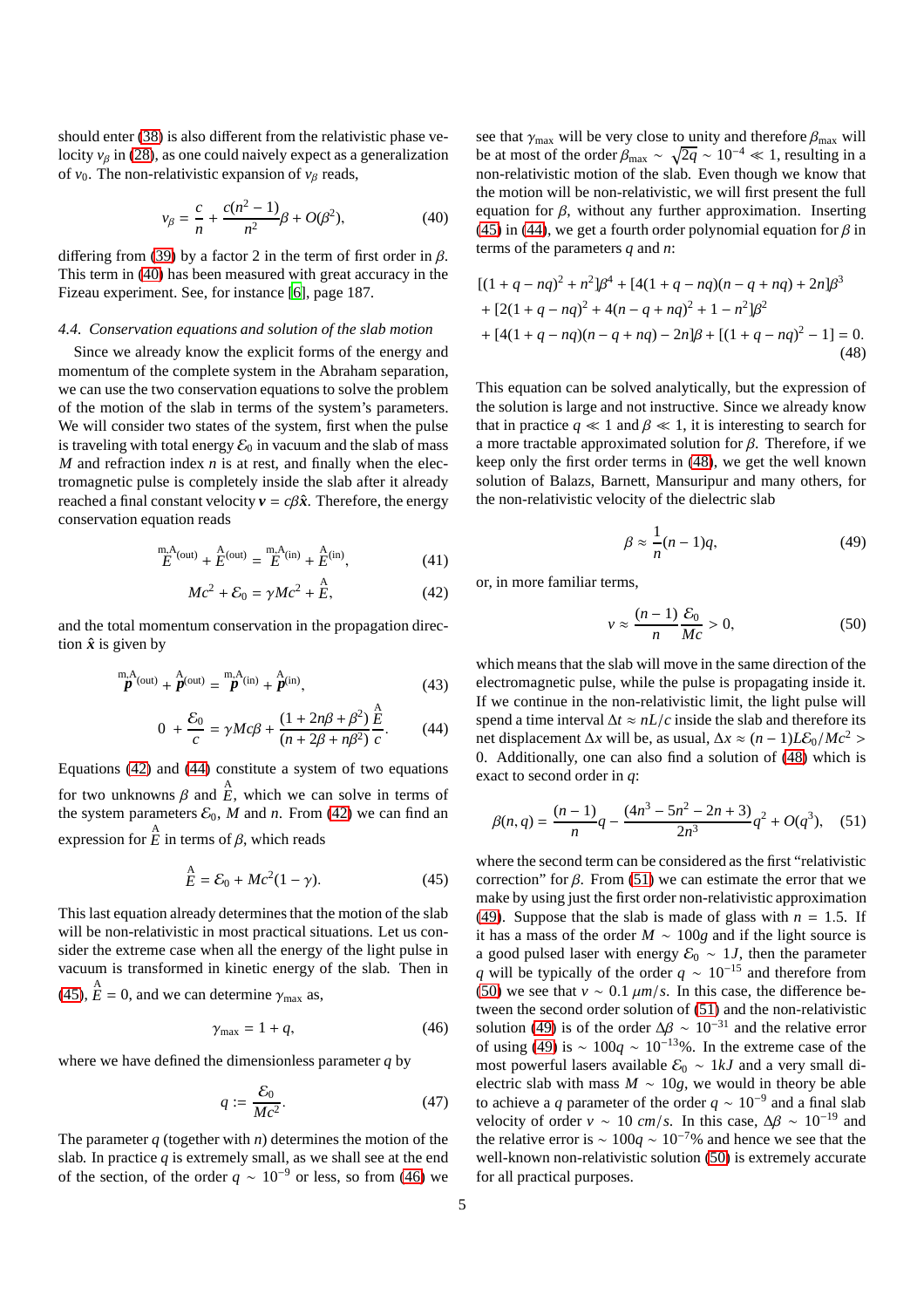## <span id="page-5-9"></span>**5. Using the Minkowski tensor**

## *5.1. Minkowski energy and momentum expressions*

In [\[6,](#page-7-18) [7,](#page-7-19) [16,](#page-7-8) [19](#page-7-20), [23](#page-7-12), [25](#page-7-14), [28\]](#page-7-21) and other papers, it is argued that the Minkowski momentum fails to describe this slab experiment by predicting the motion of the slab in the opposite direction of the incident electromagnetic pulse. However, the mistake is to consider the same balance equations that are valid for the Abraham momentum, while using the Minkowski momentum for the electromagnetic pulse, thereby tacitly assigning an incorrect energy and momentum to matter in the Minkowski picture. Jones [\[29\]](#page-7-22) noticed this deficiency and suggested that the correct momentum of matter should include the "forward bodily impulse" the nature of which he was unable to describe. The explanation is simple, though: one needs to use the *canonical momentum* of matter which, combined with the canonical momentum of the electromagnetic field, is conserved in the Minkowski picture.

As we mentioned in section [3,](#page-1-6) we can formally compute the correct Minkowski quantities from the Abraham expressions for the energy and momentum by adding the proper components of  $Q_\mu^{\nu}$ . Evaluating the expression for  $Q_\mu^{\ 0}$  in [\(14\)](#page-2-6), we get

<span id="page-5-0"></span>
$$
Q_{\mu}^{0} = \frac{(n^{2} - 1)}{\mu \mu_{0} c^{2}} \frac{n}{(1 + n\beta)^{2}} E^{2} (\beta, -1, 0, 0).
$$
 (52)

Then, the Minkowski energy of the pulse is of the form

$$
E = E + \int_{V'} Q_0^0 dV,
$$
 (53)

$$
=\frac{n}{\mu\mu_0c^2}\frac{c}{v_\beta}\int_{V_p}E^2\,dV.\tag{54}
$$

Using [\(29\)](#page-3-1) integrated over  $V_p$ , we can relate  $\overline{E}$  to the Abraham energy of the light pulse by

$$
\stackrel{\text{A}}{E} = \frac{(n+2\beta+n\beta^2)}{(1+n\beta)(n+\beta)} \stackrel{\text{M}}{E}.
$$
\n(55)

These energies coincide, for a given  $n \neq 1$ , only in the case  $\beta = 0$ , i.e. in the rest frame of the medium. In the same way, starting from the definitions [\(15\)](#page-2-7) and [\(16\)](#page-2-8), and using the expressions [\(52\)](#page-5-0) and [\(54\)](#page-5-1), we can determine all the other Minkowski quantities in terms of M *E*:

$$
\stackrel{\text{M}}{\mathbf{p}} = \frac{\stackrel{\text{M}}{\mathbf{p}}}{\nu_{\beta}} \hat{\mathbf{x}},\tag{56}
$$

$$
{}_{E}^{\text{m,M}} = \gamma Mc^2 - \frac{(n^2 - 1)\beta}{(1 + n\beta)(n + \beta)}{}_{E}^{\text{M}},
$$
 (57)

$$
\stackrel{m,M}{P} = \left[ \gamma Mc\beta - \frac{(n^2 - 1)}{(1 + n\beta)(n + \beta)} \frac{E}{c} \right] \hat{x}.
$$
 (58)

The last term in the *canonical momentum* of the matter [\(58\)](#page-5-2) accounts for the "forward bodily impulse" of Jones [\[29](#page-7-22)].

## *5.2. Defining a Minkowski velocity*

With the results  $(54)$ ,  $(56)$ ,  $(57)$  and  $(58)$  we can express the center of energy velocity in the Minkowski picture as

$$
v_{CE} = \frac{c^2}{E} \left[ \gamma Mc\beta - \frac{(n^2 - 1)}{(1 + n\beta)(n + \beta)} \frac{K}{c} + \frac{K}{v_{\beta}} \right]
$$
(59)

$$
= \frac{c^2}{E} \left[ v \frac{\gamma Mc^2}{c^2} + \frac{c(1 + 2n\beta + \beta^2)}{(1 + n\beta)(n + \beta)} \frac{E}{c^2} \right]
$$
(60)

$$
=\frac{v\left(\gamma Mc^2\right)+v_M\frac{M}{E}}{E},\tag{61}
$$

where we defined the Minkowski velocity  $v_M$  of the field as

<span id="page-5-5"></span>
$$
v_{\rm M} := c \, \frac{(1 + 2n\beta + \beta^2)}{(1 + n\beta)(n + \beta)}.
$$
 (62)

To get the velocity [\(62\)](#page-5-5), we shifted terms from  $\overline{p}^{\text{m,M}}$  to  $\overline{p}$  and therefore it does not satisfy the prescription of a "particle velocity",

<span id="page-5-6"></span>
$$
\mathbf{v}_{\rm em} = c^2 \frac{\mathbf{p}_{\rm em}}{E_{\rm em}}, \qquad \mathbf{v}_{\rm mat} = c^2 \frac{\mathbf{p}_{\rm mat}}{E_{\rm mat}}, \tag{63}
$$

as for the case of Abraham light and matter velocities [\(23\)](#page-2-5) and [\(37\)](#page-3-6). In fact,  $v_M$  in [\(62\)](#page-5-5) is a very artificial velocity that one would have to associate to the field with the Minkowski energy, in order to keep the velocity  $\nu$  for the block, and still obtain the correct (relativistic) center of energy velocity [\(38\)](#page-3-7). If we expand [\(62\)](#page-5-5) in powers of  $\beta$  we see that  $v_M$  is also similar to all the other previously defined velocities,

<span id="page-5-7"></span>
$$
v_{p,M} = \frac{c}{n} + \frac{c(n^2 - 1)}{n^2} \beta + O(\beta^2),
$$
 (64)

<span id="page-5-1"></span>and hence equals *c*/*n* in the non-relativistic limit to zeroth order in  $\beta$ , as well as the Abraham particle velocity. We could also define a Minkowski "particle" velocity following the prescription  $(63)$ . Therefore, using  $(56)$ ,  $(57)$  and  $(58)$ , we have

$$
v_{p,M} := \frac{c^2 \frac{M}{p}}{E} = \frac{c^2}{v_\beta} = c \frac{(n+\beta)}{(1+n\beta)},
$$
(65)  

$$
v_{\text{mat},M} := \frac{c^2 \frac{m,M}{p}}{E} = c \frac{\left[ \gamma Mc^2 (1+n\beta)(n+\beta)\beta - (n^2 - 1)E \right]}{\left[ \gamma Mc^2 (1+n\beta)(n+\beta) - (n^2 - 1)\beta E \right]}.
$$
(66)

<span id="page-5-8"></span><span id="page-5-4"></span><span id="page-5-3"></span><span id="page-5-2"></span>With [\(65\)](#page-5-7) and [\(66\)](#page-5-8) the expression for the velocity of "center of energy" naturally assumes the form  $v_{CE} = (\sum_i v_i \cdot E_i) / (\sum_i E_i)$ , because it depends only on the total quantities, *but neither [\(65\)](#page-5-7) nor [\(66\)](#page-5-8) coincide with a velocity of the system which one can easily identify and interpret* (like the velocity of the block *v* or the phase velocity of the field  $v_{\beta}$ , for example). Indeed,  $v_{\text{mat,M}}$  in [\(66\)](#page-5-8) depends on the energy of the pulse, which is very counterintuitive. When there is no light pulse, i.e.  $\frac{M}{E} = 0$  and  $v_{\text{mat,M}}$ reduces to the velocity of the block *v*.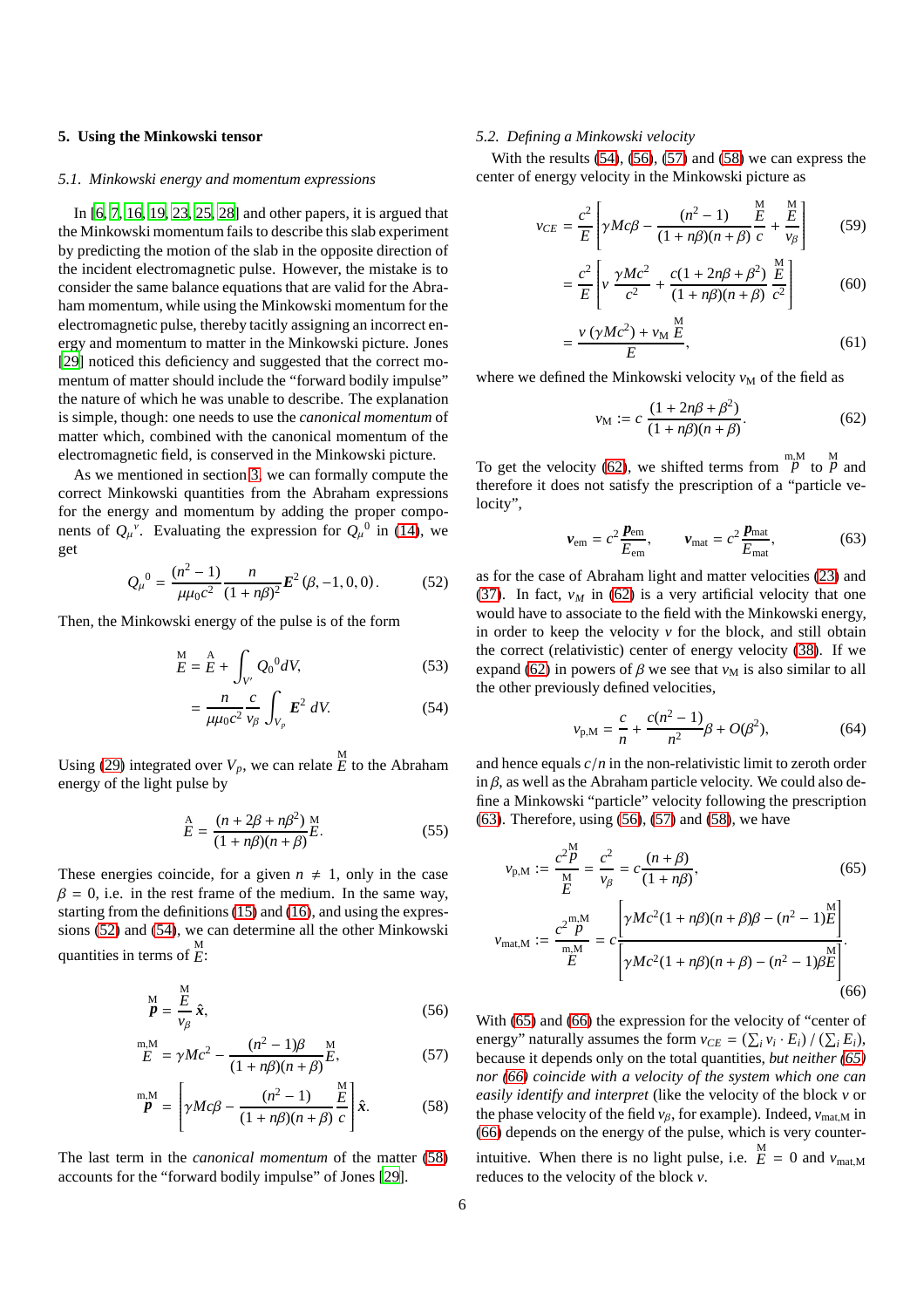### *5.3. Minkowski balance equations*

Since we already know all the explicit expressions for the Minkowski momentum and energy of the field and slab, we can use them to write the balance equations and correctly solve for the slab velocity also with the Minkowski formulation. From [\(56\)](#page-5-3), [\(57\)](#page-5-4) and [\(58\)](#page-5-2), we have

$$
Mc^{2} + \mathcal{E}_{0} = \left[ \gamma Mc^{2} - \frac{(n^{2} - 1)\beta}{(1 + n\beta)(n + \beta)} \frac{M}{E} \right] + \frac{M}{E},
$$
(67)

 $\mathcal{C}_0$ *c* = ſ  $\overline{\mathsf{l}}$  $\gamma Mc\beta - \frac{(n^2 - 1)}{(1 + n\beta)(n - 1)}$  $(1 + n\beta)(n + \beta)$ M *E c* 1  $\begin{array}{c} \begin{array}{c} \begin{array}{c} \begin{array}{c} \end{array} \end{array} \end{array} \end{array}$  $+\frac{(n+\beta)}{n+\beta}$  $(1 + n\beta)$ M *E*  $\frac{2}{c}$ . (68)

Taking  $(67)$  and dividing it by  $Mc^2$ , we get

$$
q_M = \frac{(1 + n\beta)(n + \beta)}{(n + 2\beta + n\beta^2)}(q + 1 - \gamma),
$$
 (69)

where  $q_M := \frac{M}{Mc^2}$ , following the definition [\(47\)](#page-4-10). Then, if we divide [\(68\)](#page-6-1) by *Mc* and use [\(69\)](#page-6-2), we obtain after some algebra the same fourth order equation for  $\beta$  in [\(48\)](#page-4-6), which we obtained with the Abraham formulation. Therefore in the the Minkowski picture, we obtain the same solution  $\beta = \beta(n, q)$  for the motion of the slab. The authors who claim that the Minkowski momentum is unable to describe the slab plus light pulse system use the equations [\(67\)](#page-6-0) and [\(68\)](#page-6-1), but without the second terms inside the bracket on the r.h.s. and hence they use incorrect balance equations.

## **6. Conclusions**

The fundamental equations, which govern the interactions and motion within the total system of electromagnetic field plus a material medium, are the macroscopic Maxwell equations, the constitutive relations and the hydrodynamic equations for the fluid. The energy and momentum balance equations for the total system have a clear physical meaning and we can use them, as here explicitly shown, to determine the dynamics of the system. The Abraham and Minkowski momenta can be understood as different separations of the total momentum, a choice of which does not affect the physical predictions.

When we use the total energy-momentum tensor, the conservation of momentum and of the velocity of "center of energy" is always satisfied for any specific separation, because it involves only the total quantities. However, when we use the "Abraham separation", we assign the energy-momentum tensor of a perfect fluid to the material subsystem, as if it were in isolation. As a result, the definition [\(63\)](#page-5-6) of the Abraham velocity of matter coincides with the velocity of the block and it is the only separation in which this happens. This fact explains why the Abraham tensor is relevant for the case of an homogeneous and isotropic medium, and for the Einstein box theories in particular. Since in this picture we can consistently interpret the block as a particle, the remaining term can be naturally interpreted as the momentum of a "light particle" with velocity  $v_p$  given in [\(37\)](#page-3-6), which in the non-relativistic approximation (very accurate for these cases, as we have demonstrated) coincides with the

phase velocity of light when the medium is at rest  $v_0 = c/n$ . In other words, with the "Abraham separation" the property of inertia of energy is not only satisfied in the total system, as special relativity requires, but also in each subsystem separately. This was already noticed by Brevik in 1979, see [\[6\]](#page-7-18), page 192.

<span id="page-6-1"></span><span id="page-6-0"></span>In our opinion, these are the best arguments which support the usefulness of the interpretation of the Abraham momentum as the "kinetic momentum" of the field when the momentum of light is introduced in the usual non-relativistic "*mv*" form,

$$
\stackrel{A}{p} := \stackrel{A}{M}v_0 = \frac{\stackrel{A}{E}}{c^2} \frac{c}{n} = \frac{1}{n} \frac{\stackrel{A}{E}}{c}.
$$
 (70)

<span id="page-6-2"></span>At the same time, in spite of the fact that the Abraham choice is simpler than Minkowski's one for the case of the block, our analysis in section [5](#page-5-9) clearly demonstrates that the Minkowski definition is also perfectly consistent for the Einstein box experiment, contrary to what is sometimes claimed [\[6,](#page-7-18) [7](#page-7-19), [16](#page-7-8), [19](#page-7-20), [23](#page-7-12), [25](#page-7-14), [28](#page-7-21)], provided one considers the correct Minkowski expressions for the energy and momentum of matter. For a complementary discussion considering other explicit field configurations, see [\[30\]](#page-7-23). Again, only the total quantities are relevant for the description of the system.

In the nonrelativistic discussion of the balance equations for the slab, see for instance [\[23,](#page-7-12) [25](#page-7-14), [26](#page-7-15), [27\]](#page-7-16), the Abraham momentum is selected as a consequence of treating the contribution of the light pulse to the velocity of the center of energy as if it were a particle moving with the phase velocity of the wave. We want to stress that this choice is not justified from the point of view of field theory. Additionally, our fully relativistic analysis shows that this assumption would only be consistent with the global conservation laws of the total system if one introduces suitable (ad hoc) "particle velocities" for the pulse, both in the Minkowski and Abraham pictures. However, these velocities do not correspond in general to any well defined velocity in the system. In particular, they do not coincide with the phase velocity of the wave in the moving medium, which is only true to zeroth order in the final slab velocity.

The Abraham tensor is useful for isotropic media [\[3](#page-7-2)], in the sense that if the block is described by a dust energy-momentum tensor, all other terms are contained in the Abraham tensor. However, this may not be the case in general media, [\[3](#page-7-2)]. Therefore it is necessary to extend the analysis and study more complex media, for instance with anisotropic or magneto-electric properties. In any case, our analysis, along with those in ref. [\[3,](#page-7-2) [5,](#page-7-4) [9,](#page-7-6) [11\]](#page-7-24), shows that the Abraham choice of the "correct" momentum of a light pulse is only one possibility, simple and useful for the description of isotropic media, but not at all an unique one.